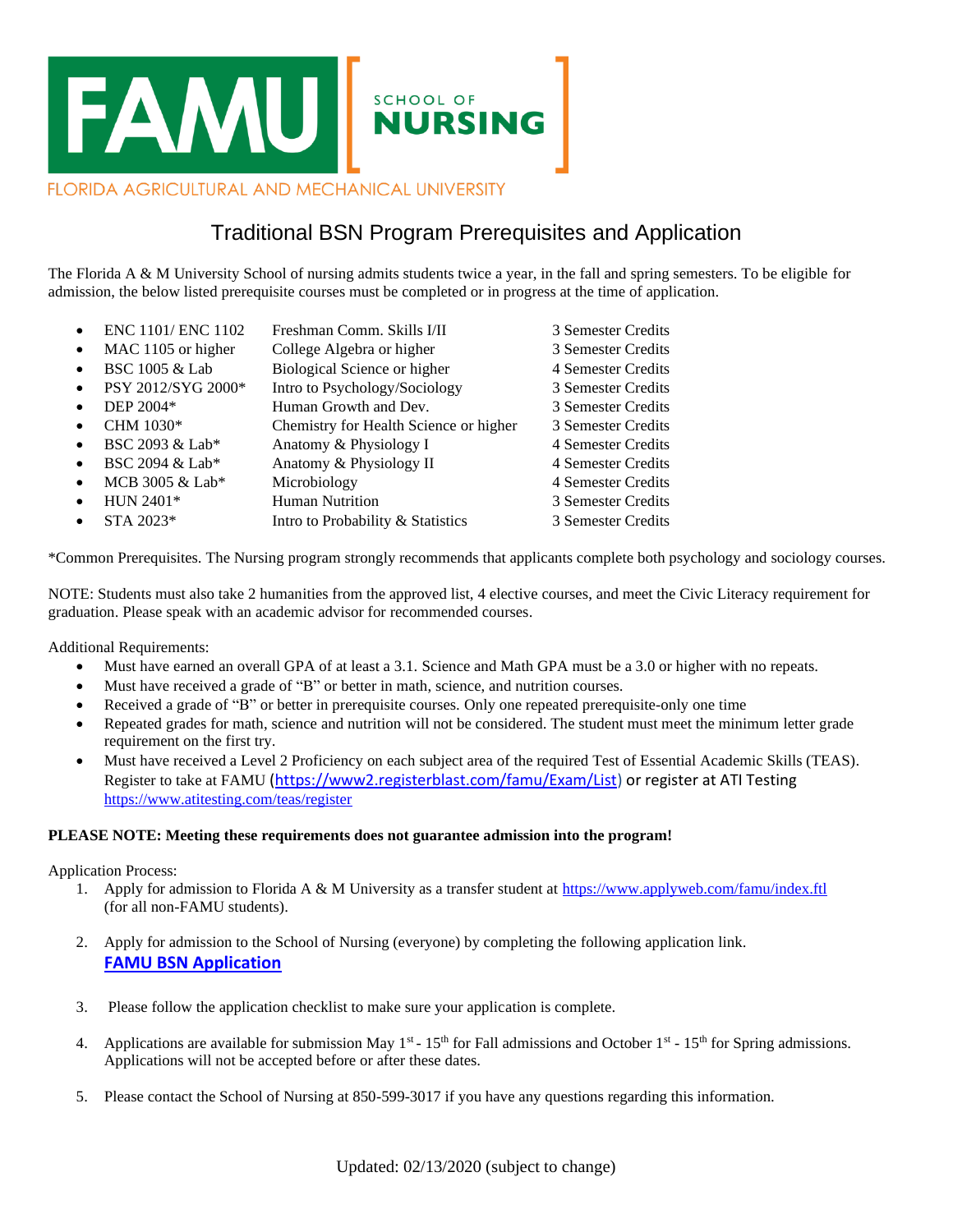### **Failure to submit all documents will result in an INCOMPLETE application.**

# **FAMU SCHOOL OF NURSING PROFESSIONAL LEVEL APPLICATION CHECKLIST**

For admission to the Professional Nursing Program, applications are only accepted October 1st-15<sup>th</sup> for SPRING</u> and *May 1 st -15th for FALL.*

## **GENERAL INFORMATION**

- $\Box$  Submit a completed application for admission to Florida A & M University. <https://www.applyweb.com/famu/index.ftl>
	- A completed application for admission to the University must be submitted prior to acceptance to the nursing program.
- □ Submit completed BSN application. Please see the following link to apply. [FAMU BSN Application](https://nam11.safelinks.protection.outlook.com/?url=http%3A%2F%2Ffamu.co1.qualtrics.com%2Fjfe%2Fform%2FSV_1X4J4PFpmhhG3T8&data=04%7C01%7C%7C649f640ee17347d0f95508d8f61fb8c8%7C2526db3cd5034dfea0e60c41a20b52d2%7C0%7C0%7C637529963396351843%7CUnknown%7CTWFpbGZsb3d8eyJWIjoiMC4wLjAwMDAiLCJQIjoiV2luMzIiLCJBTiI6Ik1haWwiLCJXVCI6Mn0%3D%7C1000&sdata=nzpVbNl8kZPuK4Xk6zhqTgUVFV8YOwi5xEbcMHGiRac%3D&reserved=0)

### **REQUIRED DOCUMENTS**

- $\Box$  A completed Annual Medical Examination (AME) must be submitted once admitted into the nursing program.
- □ Proof of current (within 1 year) Tuberculin PPD or skin test administration. If PPD result is positive a negative chest x-ray is required. PPD must be submitted once admitted into the nursing program.
- □ Proof of Immunizations by **Vaccination or Blood Titer** is required. Provide proof of the following: MMR, Diphteria-Tetanus Toxoid (within the last 10 years), Hepatitis B and Varicella. Chicken pox disease cannot be used as proof of varicella. If a student has had chicken pox, the student must submit a positive varicella titer result. If the titer is not positive, two varicella vaccines are needed. Hepatitis B Vaccination is a total of 3 vaccines. **(***If you have not completed the series or have a negative titer– do not apply***).** Series may take up to 9 months and the last vaccine should not be dated after the application deadline. If **the titer is negative, the series much be repeated. Proof must be submitted once admitted into the program.**
- □ Foreign Language completion (Proof of 2 years of one foreign language in high school or eight sequential semester hours **of** college course credits)**. Proof must be a sealed official high school or college transcript.** *If this is not completed – please do not apply.*
- □ Sealed Official Transcripts from **all** universities/colleges attended in cluding dual enrollment. **Each individual transcript must be submitted even if transfer credits are recorded on other transcripts. Please mail transcripts in one envelope to the address below by the deadline date.**
- □ **Three** references (2 references must be from university/college instructors and 1 from a recent employer or mentor). Please upload the reference forms into the application.
- □ Successful completion of all pre-nursing course requirements with at least a grade of "B" and a minimum of 3.1 cumulative GPA in all course work attempted. If the overall GPA is not a 3.1 or higher at the time of *application–do not apply. The "B" or better in pre-nursing courses must be first attempts only.*

#### **Submit High School and College transcripts together in one envelope by the deadline to:**

# **Attn: Director of Student Affairs**

Florida A & M University School of Nursing 334 W. Palmer Avenue Rm. 223 Ware-Rhaney Building Tallahassee, FL 32307 Electronic official transcripts can be mailed to: **SON\_StudentAffairs@famu.edu**

We will **not** accept applications **prior** to October 1st for **SPRING**, and May 1st for **FALL**. All information should be received by 5:00 p.m. on the deadline date – **NO EXCEPTIONS!!!**

#### **PLEASE REMEMBER THAT WE ARE A LIMITED ACCESS PROGRAM**

**AND SELECTION IS A HIGHLY COMPETITIVE PROCESS. MEETING ALL THE REQUIREMENTS ABOVE** 

**DOES NOT GUARANTEE ADMISSION.**